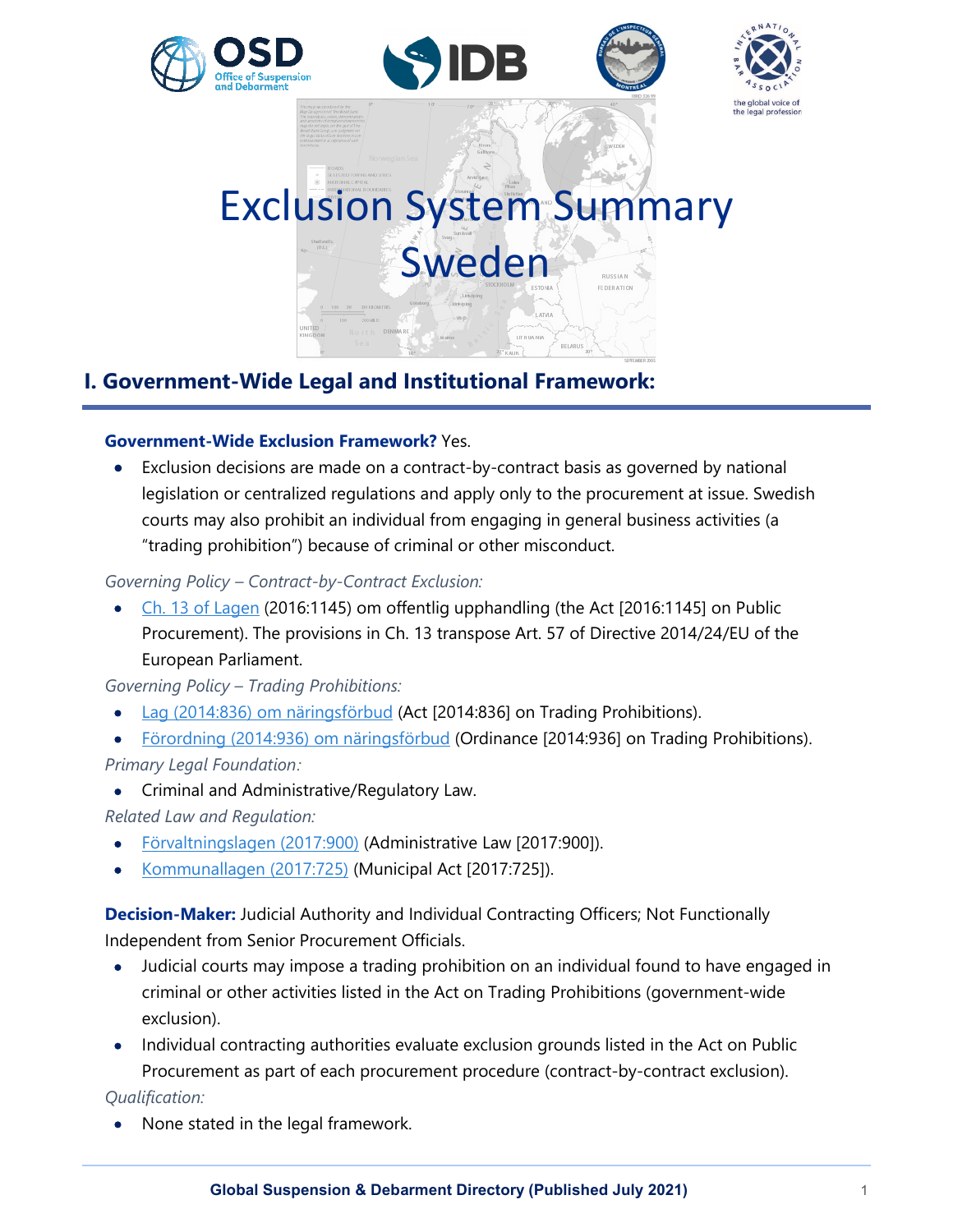#### *Independence:*

• Contract-by-contract exclusions are not functionally independent from senior procurement officials. Nevertheless, all contracting authorities must respect fundamental principles in public procurement, such as equal treatment and transparency.

# **II. Functioning and Enforcement of the Government-Wide Exclusion System:**

#### **General Provisions:**

*Type of Procedures:* Criminal and Administrative.

- A Swedish criminal court can impose a trading prohibition on a natural person, meaning that the excluded individual is not allowed to manage, control, or own a company.
- Decisions to exclude a supplier from a procurement (*e.g.*, supplier is connected to a person subject to a trading prohibition) are made as during the procurement process.

*Decision Deadline:* No stated deadline for decision-maker to make a final determination. *Provisional Exclusions:* Yes, only for trading prohibitions. A court may impose a temporary restriction on the defendant at an earlier stage if the proceedings are likely to result in a trading prohibition. (Secs. 21-22 of Act on Trading Prohibitions)

**Initial Procurement Decision (Contract-by-Contract Exclusion):** Grounds for exclusion are reviewed by the contracting authority as part of the procurement decision on a contract-bycontract basis. (Ch. 13 of the Act on Public Procurement)

- Contracting authorities can make an exclusion decision without a prior referral.
- Non-governmental parties can submit complaints and/or evidence to the decision-maker.

#### **Commencement of Proceedings (Trading Prohibitions):** Referral Required.

- The court cannot initiate an exclusion proceeding without a prior referral. Proceedings must be initiated by a prosecutor or the Swedish Competition Authority.
- Non-governmental parties cannot submit complaints and/or evidence to the decision-maker.

#### **Notice Requirements & Opportunity to be Heard:** Yes & Yes.

*Contract-by-Contract Exclusions:*

- Suppliers receive notice when:
	- o The contracting authority decides that grounds exist.
	- o The exclusion becomes effective.
- Notice must contain exclusion grounds and give the supplier an opportunity to comment.
- The contracting authority must make reasoning available to the supplier (not to the public).

#### *Trading Prohibitions – Notice of Proceedings:*

- Suppliers receive notice of proceedings when an investigation is commenced.
- Notice of proceedings must contain the grounds for exclusion.
- The court must make reasoning available to the supplier and the public.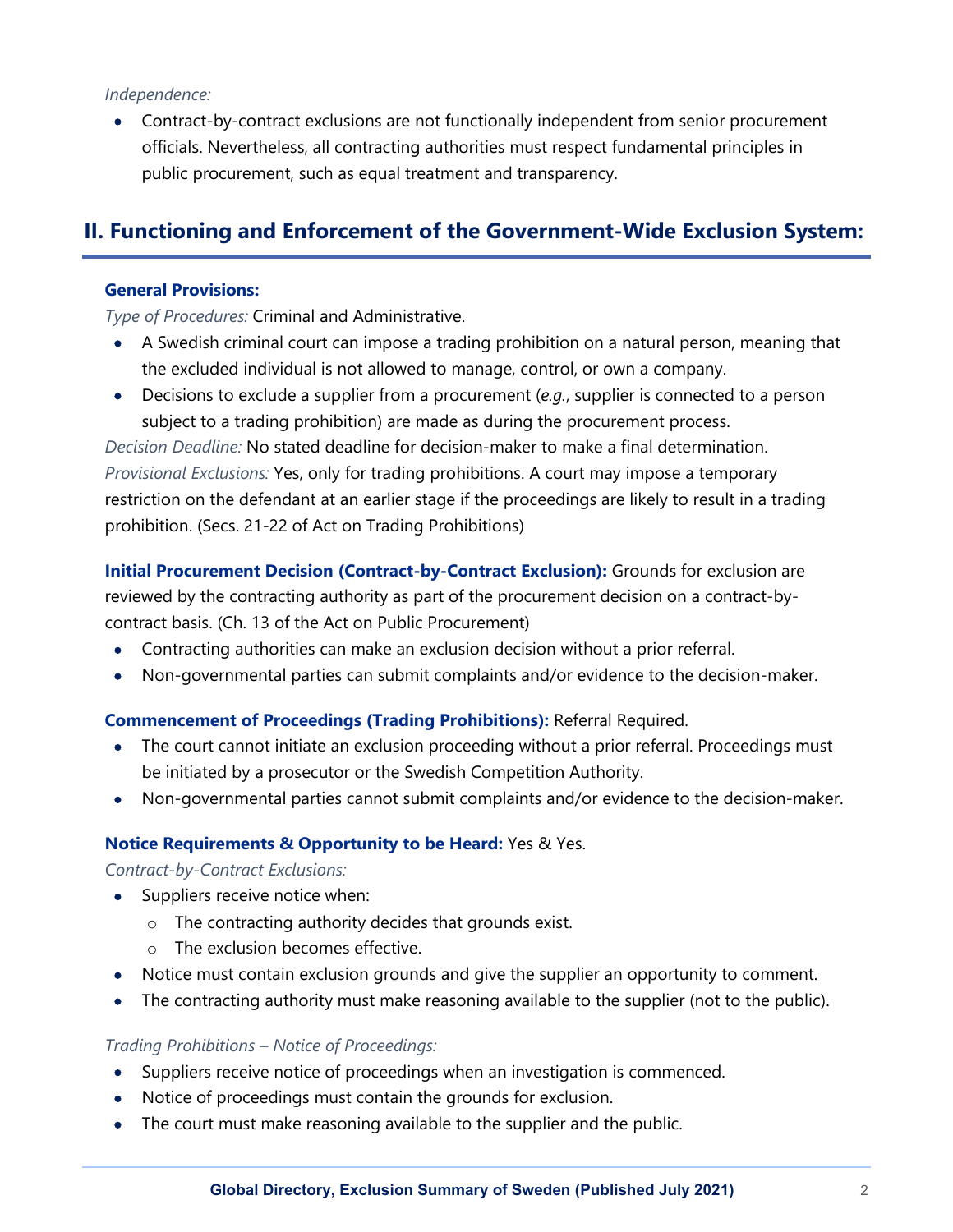### *Trading Prohibitions – Opportunity to be Heard:*

- Suppliers are entitled to present a defense to the court and may:
	- o Obtain the evidentiary record.
	- o Make a written submission.
	- o Request an in-person hearing.
	- o Call witnesses to an in-person hearing to testify on the supplier's behalf.

## **Appellate Review of Exclusion Decisions:** Yes.

*Nature and Forum of Review:* Judicial.

- Contract-by-contract exclusions are reviewed by the relevant administrative court.
- Trading prohibitions are reviewed by the relevant Court of Appeal.

*Means Available to the Supplier:* As part of appellate review, suppliers may:

- Obtain the evidentiary record.
- Make a written submission to the appellate body (proceedings in the administrative courts and Courts of Appeal are usually written).

*Duration of Appeal Process:* Typically between one to six months.

## **Legal Representation:**

• A supplier **may** be represented by counsel. In trading prohibition proceedings, the court may appoint a public defender (offentlig försvarare), but only when there are "special reasons" to do so. (Sec. 19 of Act on Trading Prohibitions)

## **Subsequent Modification of Exclusion Decision:** Yes.

Contract-by-Contract Exclusions:

- Except through an appeal, a supplier is **not** entitled to seek a modification of any decision to exclude it from a procurement process after it goes into effect.
- A supplier **may**, however, include evidence of sufficient measures to demonstrate its reliability (*i.e.*, "self-cleaning") with any subsequent bids submitted to a contracting authority. (Sec. 5 of Ch. 13 of Act on Public Procurement)

Trading Prohibitions:

• An individual subject to a trading prohibition can request the court to reconsider the decision. (Secs. 31-32 of Act on Trading Prohibitions)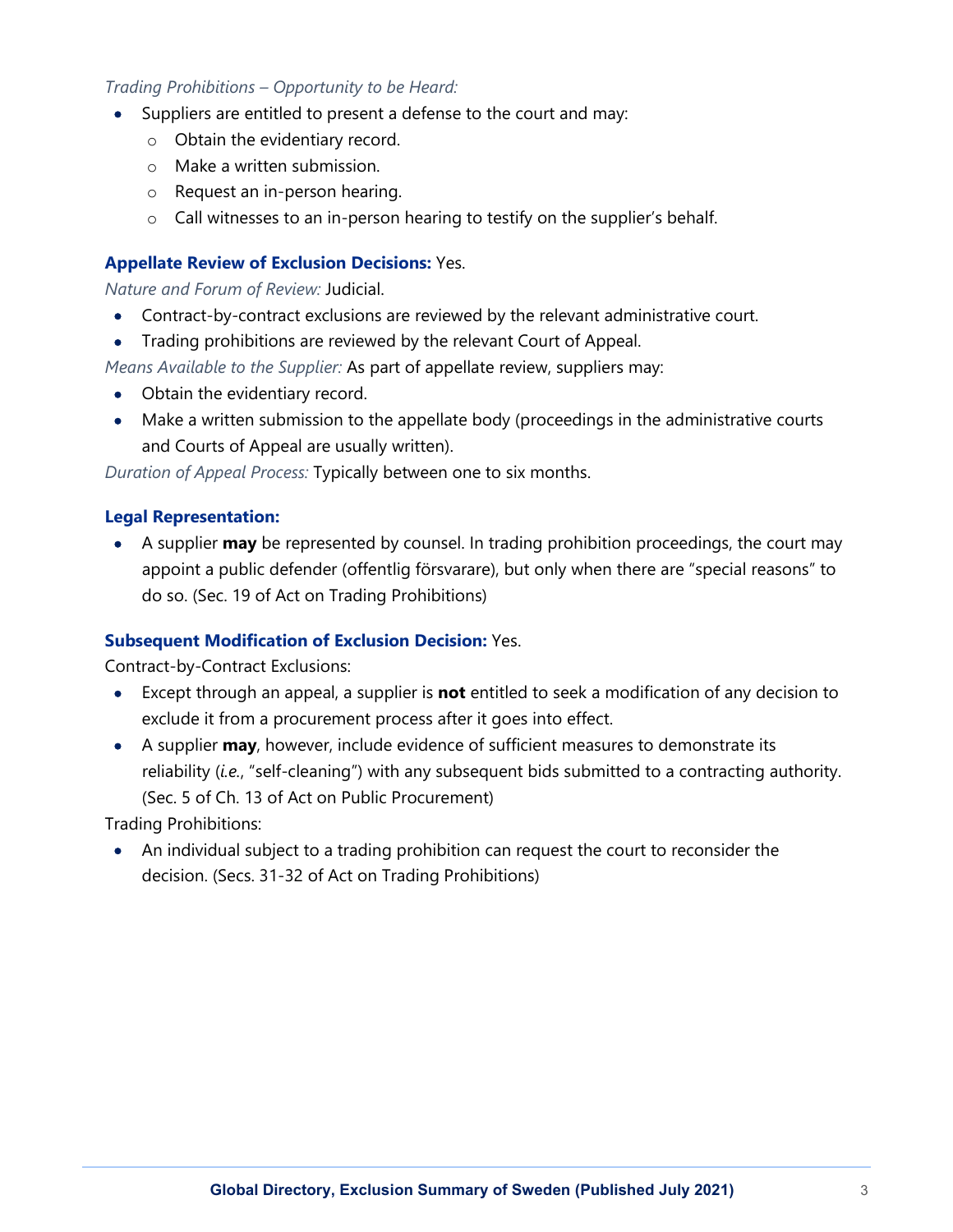# **III. Substantive Grounds for Government-Wide Exclusion:**

**Automatic Exclusion:** Yes (Contract-by-Contract Exclusion Only).

Based on a supplier's criminal conviction for the following (Sec. 1 of Ch. 13 of Act on Public Procurement):

- Corruption;
- Fraud;
- Money laundering;
- Terrorist offenses or offenses linked to terrorism;
- Social harms (human trafficking);
- Organized crime offenses.

Based on a supplier's civil judgment for the following (Sec. 2 of Ch. 13 of Act on Public Procurement):

• Tax-related offenses (failure to pay taxes or social security contributions).

## **Discretionary Exclusion:** Yes.

#### *Contract-by-Contract Exclusion:*

Based on an administrative (*i.e.* non-judicial) decision or finding against the supplier for the following (Secs. 2-3 of Ch. 13 of Act on Public Procurement):

- Tax-related offenses (failure to pay taxes or social security contributions);
- Labor-related offenses:
- Social harms (human trafficking, environmental offenses);
- Collusion and/or infringing competition;
- Poor performance, non-performance, and/or failure to perform on public contracts;
- Other:
	- o Gross professional misconduct;
	- o Conflict of interest;
	- o Misleading the contracting authority that the supplier satisfies the selection criteria or is not subject to any exclusion grounds;
	- o Unduly influencing or attempting to influence the contracting authority's decisionmaking process.

## *Trading Prohibitions:*

Based on a supplier's criminal or civil judgement for the following (Secs. 4-7 of Act on Trading Prohibitions):

- Criminal conviction;
- Grossly improper actions related to bankruptcy;
- Gross failure to pay taxes;
- Collusion and/or competition-related offenses.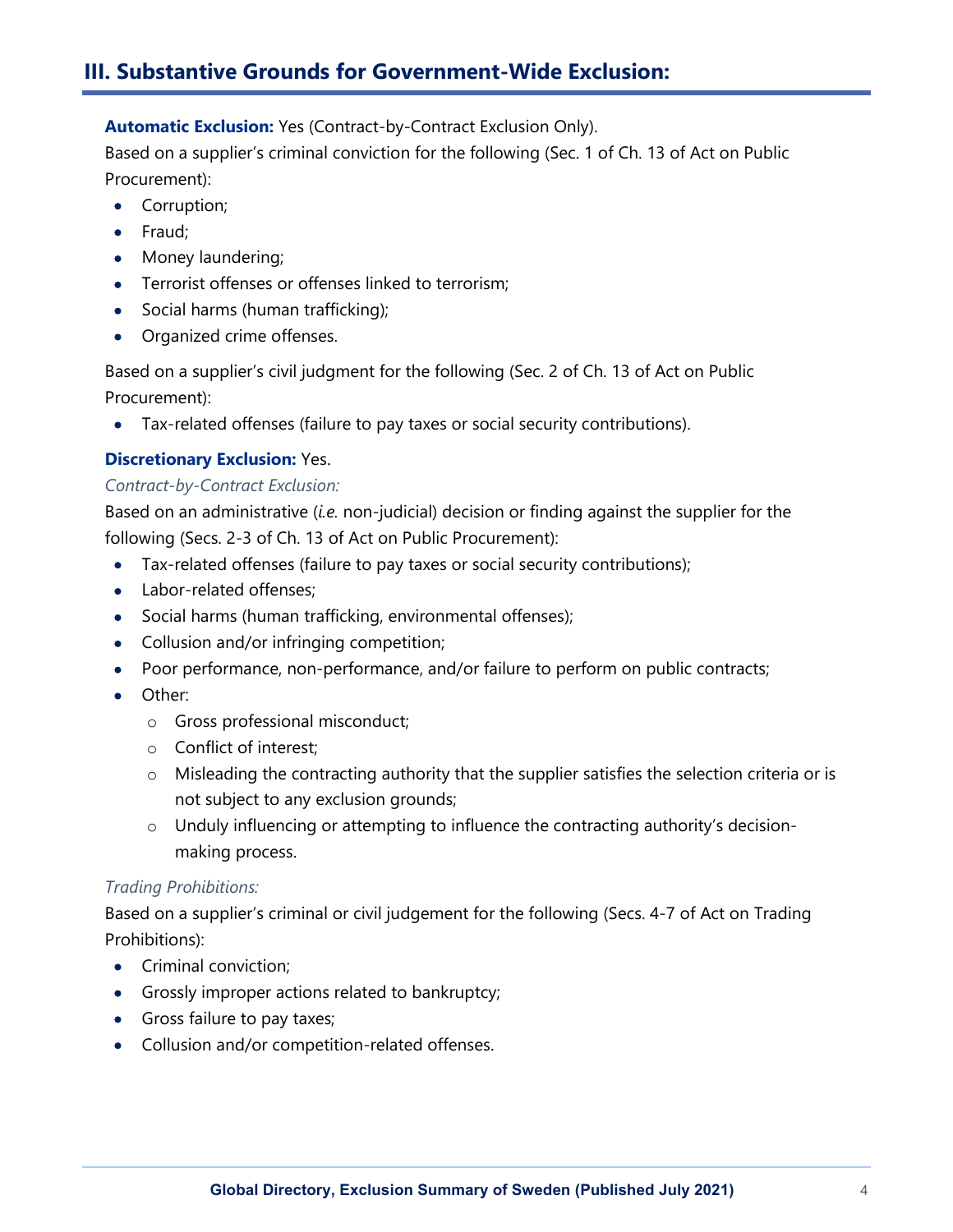# *Considerations for Trading Prohibitions:*

• Typically, a court will impose a trading prohibition on an individual who has been sentenced for serious economic crime. In deciding whether to impose a trading prohibition on an individual, the court considers factors such as the pervasiveness of the misconduct, whether the misconduct was aimed at achieving considerable economic gain, and whether the misconduct caused, or would have caused, serious harm. (Secs. 8-9 of Act on Trading Prohibitions)

## **Self-Cleaning:** *Contract-by-Contract Exclusion*

• A supplier may avoid exclusion by demonstrating "self-cleaning" in almost every case (*e.g.*, compensating for damages caused, actively cooperating with authorities, implementing remedial measures to prevent future misconduct). (Sec. 5 of Ch. 13 of Act on Public Procurement)

# **Exclusion based on Bankruptcy and Cross-Debarment:** Discretionary & Discretionary.

- Bankruptcy is a discretionary ground for both contract-by-contract exclusions and trading prohibitions. (Sec. 2(2) of Ch. 13 of Act on Public Procurement; Sec. 5 of Act on Trading Prohibitions)
- An exclusion by another jurisdiction could indicate a need to evaluate the supplier, but there must still be an independent basis to exclude the supplier under Swedish law.

# **IV. Scope and Effect of Government-Wide Exclusion:**

## **Types of Excluded Suppliers:**

- Contract-by-Contract Exclusions: Individuals and Corporations.
- Trading Prohibitions: Limited to Individuals.

## **Scope of Exclusion:**

## *Extension to Other Agencies and Organizations:*

- Contract-by-contract exclusions do **not** prohibit the supplier from contracting with other government agencies. However, the same facts could constitute an exclusion ground in every subsequent tender process.
- Trading prohibitions prohibit an affected individual from conducting any business activities, including contracting with any government agency.
- Contract-by-contract exclusions do **not** extend to subnational governments.
- No known countries or international organizations that automatically recognize and apply exclusions from Sweden.

## *Effect on Ongoing Contracts:*

- Contract-by-contract exclusions do **not** affect ongoing contracts.
- A trading prohibition requires the individual to cease his or her economic activities, including any ongoing contracts.

*Effect on Subcontracting:* Excluded suppliers **cannot** serve as subcontractors.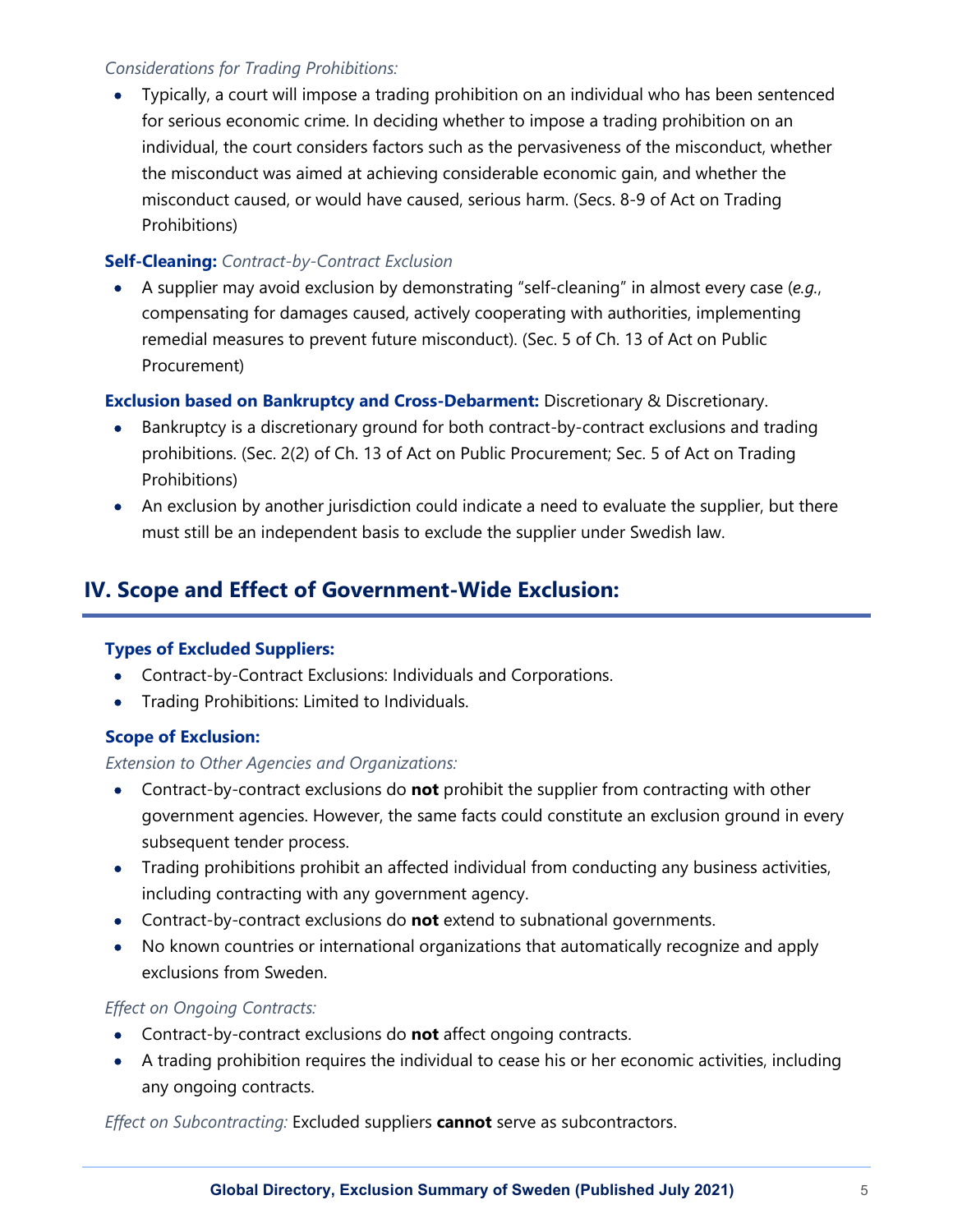## *Effect on Excluded Individuals:*

- Individuals subject to a trading prohibition **cannot** be a board member, work as an executive officer, or own more than 50 percent of a company. (Sec. 11 of Act on Trading Prohibitions)
- Contracting authorities shall exclude a supplier from a procurement process if (i) a member of its administrative, management, or control body; or (ii) a person authorized to represent, decide on, or control the supplier was convicted of an offense listed in Section 1 of Ch. 13 of the Act on Public Procurement.

## **Effect on Affiliates:** Not addressed.

## **Duration of Exclusions:**

## *Duration Specified in Legal Framework:*

• Trading prohibitions can last from three to ten years. (Sec. 10 of Act on Trading Prohibitions)

# *Duration Depends on Applicable Exclusion Ground?* Yes.

• The seriousness of the infringement and the protection of general interests are factors affecting the length of the trading prohibition.

## *Discretion to Deviate?*

• No. The court does not have discretion to deviate outside the three-year minimum or tenyear maximum specified in the Act on Trading Prohibitions.

## **Exceptions/Waivers to Exclusions:**

- Contract-by-Contract Exclusions: Yes. A contracting authority may refrain from excluding a supplier from a procurement process if justified by compelling reasons of public interest. (Sec. 6 of Ch. 13 of Act on Public Procurement)
- Trading Prohibitions: Yes. An individual subject to a trading prohibition may be granted an exemption if justified by the specific circumstances and the exemption would not be contrary to the prohibition's purpose. (Secs. 35-36 of Act on Trading Prohibitions)

## **Other Sanctions:**

• None.

# **V. Government-Wide Transparency and Exclusion List:**

## **Official List of Excluded Suppliers?** Yes.

There is a register of trading prohibitions maintained by the **Swedish Companies Registration** [Office.](https://bolagsverket.se/en/info/buy/english/prohibition-1.7364) While the register is not publicly accessible, the Registration Office handles inquiries regarding individuals and will issue a certificate stating whether the queried individual is under a trading prohibition. The certificate also provides information on the underlying court decision.

## **Procurement Checks:**

• No. Procuring entities are not required to check a list of excluded suppliers before awarding a contract.